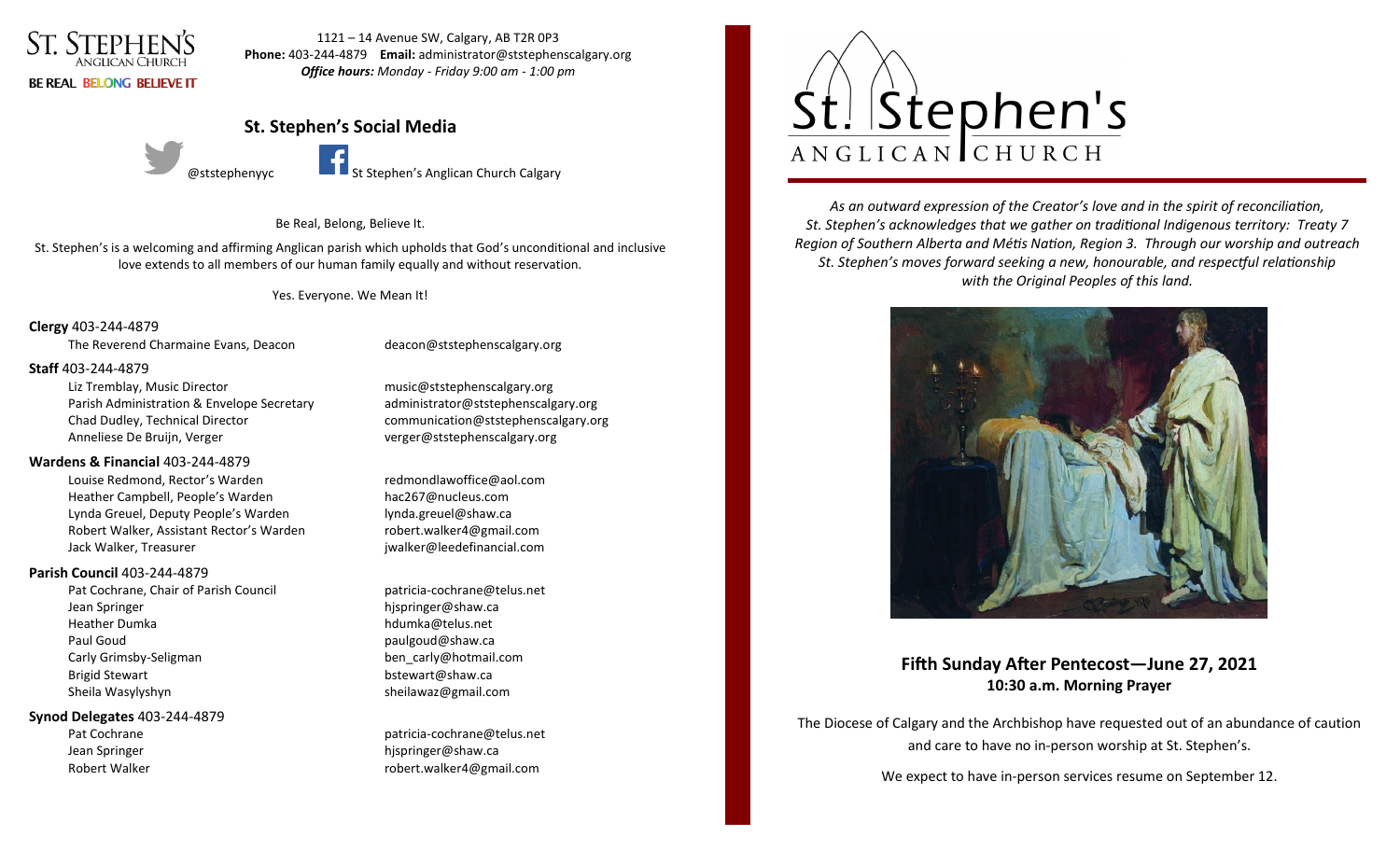# **Welcome to St. Stephen's Anglican Church Fifth Sunday After Pentecost—June 27, 2021**

The Reverend Charmaine Evans, Deacon • Music Director—Liz Tremblay Technical Director—Chad Dudley

# **Lectionary Readings**

Wisdom of Solomon 1:13-15, 2:23-24 Ezekiel 2:1-5 Psalm 30 Psalm 123 2 Corinthians 8:7-15 2 Corinthians 12:2-10 Mark 5:21-43 Mark 6:1-13

**This Week: Proper 13 Next Week: Proper 14, July 4**

# **The Prayers of the People**

# **The Anglican Cycle Of Prayer**

In the worldwide community we pray for the Church of Pakistan (United). In the Anglican Church of Canada we pray for the Rt. Rev. David Parsons, Bishop; the Rt. Rev's Joey Royal, Annie Ittoshat, and Lucy Netser, Suffragan Bishops, and the clergy and people of the Diocese of the Arctic. In the Evangelical Lutheran Church in Canada we pray for the congregations of the northern area of the Saskatchewan Synod.

# **The Diocesan Cycle of Prayer**

We pray for the parish of St. Luke, Red Deer, the Ven. Noel Wygiera and for the upcoming ordinations. In our Companion Diocese of the Windward Islands we pray for the parishes of St. George with St. Vincent, St. Peter, St. Luke and St. Aloban on Grenada, the Ven. Michael Marshall; and for St. Patrick with St. Mary and St. Francis on Grenada. We ask that you continue to pray for the parishes feeling the long term effects of the volcano eruption and for those who have been displaced. To provide direct support consider a designated donation to the PWRDF.

**St. Stephen's Parish Cycle of Prayer** Hazel Preece, Joan Preece, Shirley Preece, May Pringle

**For Those in Need:** David; George; John; Rita

**For the departed:** Stephen Bateman & his family

**Reader**: Jenifer Garrison

**Prayers of the People**: Ian Moore

We call upon the federal government to acknowledge that Aboriginal rights include Aboriginal language rights.

We call upon the federal government to enact an Aboriginal Languages Act that incorporates the following principles:

Aboriginal languages are a fundamental and valued element of Canadian culture & society, and there is an urgency to preserve them.

Aboriginal language rights are reinforced by the Treaties.

The federal government has a responsibility to provide sufficient funds for Aboriginal-language revitalization & preservation.

The preservation, revitalization, and strengthening of Aboriginal languages and cultures are best managed by Aboriginal people & communities.

Funding for Aboriginal language initiatives must reflect the diversity of Aboriginal languages

We call upon the federal government to appoint, in consultation with Aboriginal groups, an Aboriginal Languages Commission to help promote Aboriginal languages and report on the adequacy of federal funding of initiatives.

We call upon post-secondary institutions to create university and college degree and deploma programs in Aboriginal languages.

We call upon all levels of government to enable residential school Survivors and their families to reclaim names changed by the residential school system by waiving administrative costs for a period of five years for the name-change process and revision of official identity documents.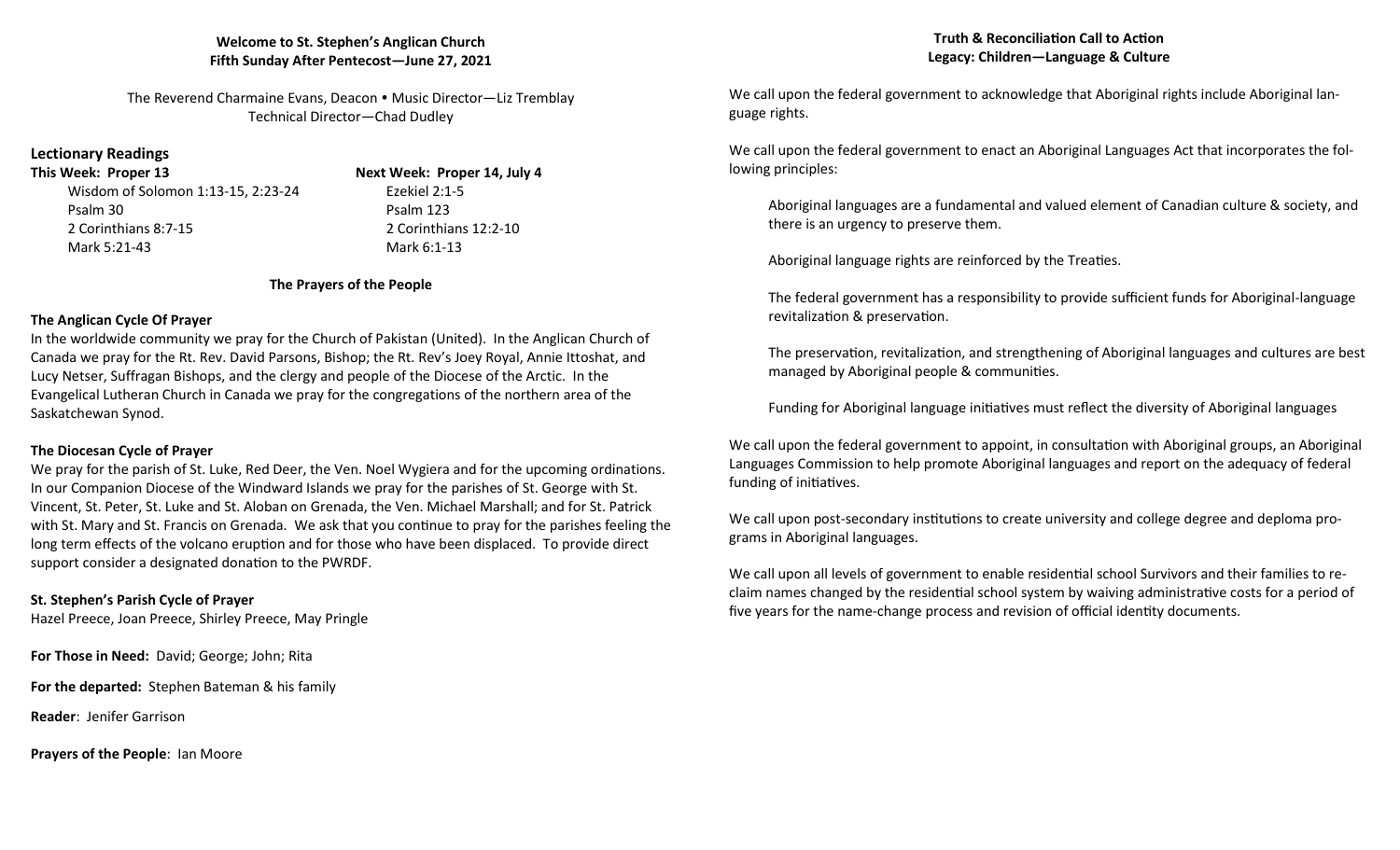The Lord's Prayer (*Congregation stands*)

As our Saviour taught us, let us pray: **Our Father in heaven, hallowed be your name, your kingdom come, your will be done on earth as in heaven. Give us today our daily bread. Forgive us our sins as we forgive those who sin against us. Save us from the time of trial, and deliver us from evil. For the kingdom, the power, and the glory are yours, now and for ever. Amen.**

The Peace of Christ be with you all. **And also with you.**

#### Closing Prayer

God of power, we are nourished by the riches of your grace. Raise us to new life in your Son Jesus Christ and fit us for his eternal kingdom. We ask this in his name. **Amen.**

#### Announcements

### Dismissal

Let us go forth into the world, rejoicing in the power of the Spirit! **Thanks be to God!**

Postlude: Festival March (*Warren*)

*Having been fed by Word we are sent out into the world to be witnesses to God's love.*

*The "Lord's Prayer" is so called because the Gospels record Jesus teaching this prayer to his* 

*disciples.*

*Blue Envelopes this month go to Feed The Hungry. Each year, St. Stephen's sponsors a dinner for about 700 people at S.t Mar's RC Cathedral Hall. We usually provide volunteers and pay for the food. In 2020, due to COVID restrictions, the sit down dinner did not take place. However, a bag lunch was prepared and handed out. As a result, your donations of time and or money are still needed to make this happen.*

# **10:30 a.m. Morning Prayer**

**The Gathering of the Community**

Prelude: Prelude in G (*J. S. Bach*)

Welcome and Opening Announcements

Opening Prayer

God of the living, in whose image we have been created, with eternal life as our destiny, dispel from our hearts the fear of death and awaken within us the faith that saves; through Christ our risen Saviour, who lives and reigns with you and the Holy Spirit, one God, now and for ever. **Amen.**

Hymn: We Cannot Measure (*CP#292 vs. 1 & 3*)

## **Proclamation of the Word** *Reader: Jennifer Garrison*

First Reading: Wisdom of Solomon 1:13-15; 2:23-24

*A Reading from the Book of Wisdom*

God did not make death, and God does not delight in the death of the living.

For God created all things so that they might live; the generative forces of the world are wholesome, and there is no destructive poison in them. Hades has no power on the earth, for righteousness lasts forever.

For God created us for to be imperishable, and we are made in the image of God's own eternity. It was through the devil's envy that death entered the world, and it is those who belong to the devil's company who will know death.

Listen to what the Spirit is saying to the churches. **Thanks be to God**.

*We prepare for worship by taking a few quiet moments to reflect upon the state of our life and that of the world this day.*

*The Opening Prayer identifies a theme or themes heard in today's service.*

*The First Reading is taken from the Hebrew Testament.*